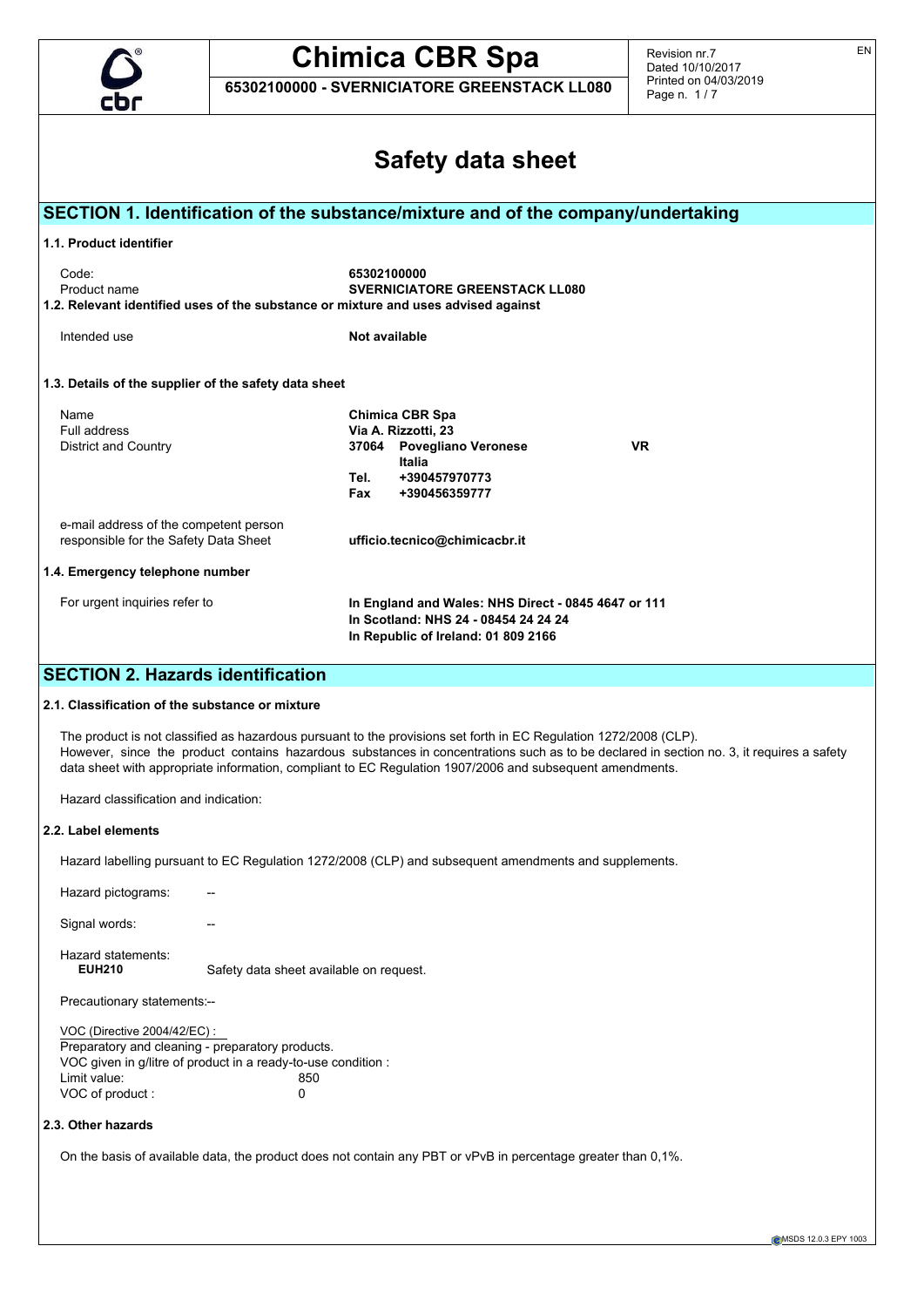

**65302100000 - SVERNICIATORE GREENSTACK LL080**

Revision nr.7 Dated 10/10/2017 Printed on 04/03/2019 Page n. 2 / 7

## **SECTION 3. Composition/information on ingredients**

#### **3.1. Substances**

Information not relevant

#### **3.2. Mixtures**

**Contains:**

**Identification Conc. % Classification 1272/2008 (CLP)**

## **PHOSPHORIC ACID**<br>CAS 7664-38-2

*CAS 7664-38-2* 0,00 - 1 Skin Corr. 1B H314, Nota B *EC 231-633-2 INDEX 015-011-00-6 Reg. no. 01-2119485924-24-XXXX*

Note: Upper limit is not included into the range

The full wording of hazard (H) phrases is given in section 16 of the sheet.

## **SECTION 4. First aid measures**

#### **4.1. Description of first aid measures**

Not specifically necessary. Observance of good industrial hygiene is recommended.

## **4.2. Most important symptoms and effects, both acute and delayed**

No episodes of damage to health ascribable to the product have been reported.

**4.3. Indication of any immediate medical attention and special treatment needed** Information not available

## **SECTION 5. Firefighting measures**

#### **5.1. Extinguishing media**

SUITABLE EXTINGUISHING EQUIPMENT The extinguishing equipment should be of the conventional kind: carbon dioxide, foam, powder and water spray. UNSUITABLE EXTINGUISHING EQUIPMENT None in particular.

### **5.2. Special hazards arising from the substance or mixture**

HAZARDS CAUSED BY EXPOSURE IN THE EVENT OF FIRE Do not breathe combustion products.

### **5.3. Advice for firefighters**

GENERAL INFORMATION

Use jets of water to cool the containers to prevent product decomposition and the development of substances potentially hazardous for health. Always wear full fire prevention gear. Collect extinguishing water to prevent it from draining into the sewer system. Dispose of contaminated water used for extinction and the remains of the fire according to applicable regulations. SPECIAL PROTECTIVE EQUIPMENT FOR FIRE-FIGHTERS

Normal fire fighting clothing i.e. fire kit (BS EN 469), gloves (BS EN 659) and boots (HO specification A29 and A30) in combination with self-contained open circuit positive pressure compressed air breathing apparatus (BS EN 137).

## **SECTION 6. Accidental release measures**

## **6.1. Personal precautions, protective equipment and emergency procedures**

Use breathing equipment if fumes or powders are released into the air. These indications apply for both processing staff and those involved in emergency procedures.

## **6.2. Environmental precautions**

The product must not penetrate into the sewer system or come into contact with surface water or ground water.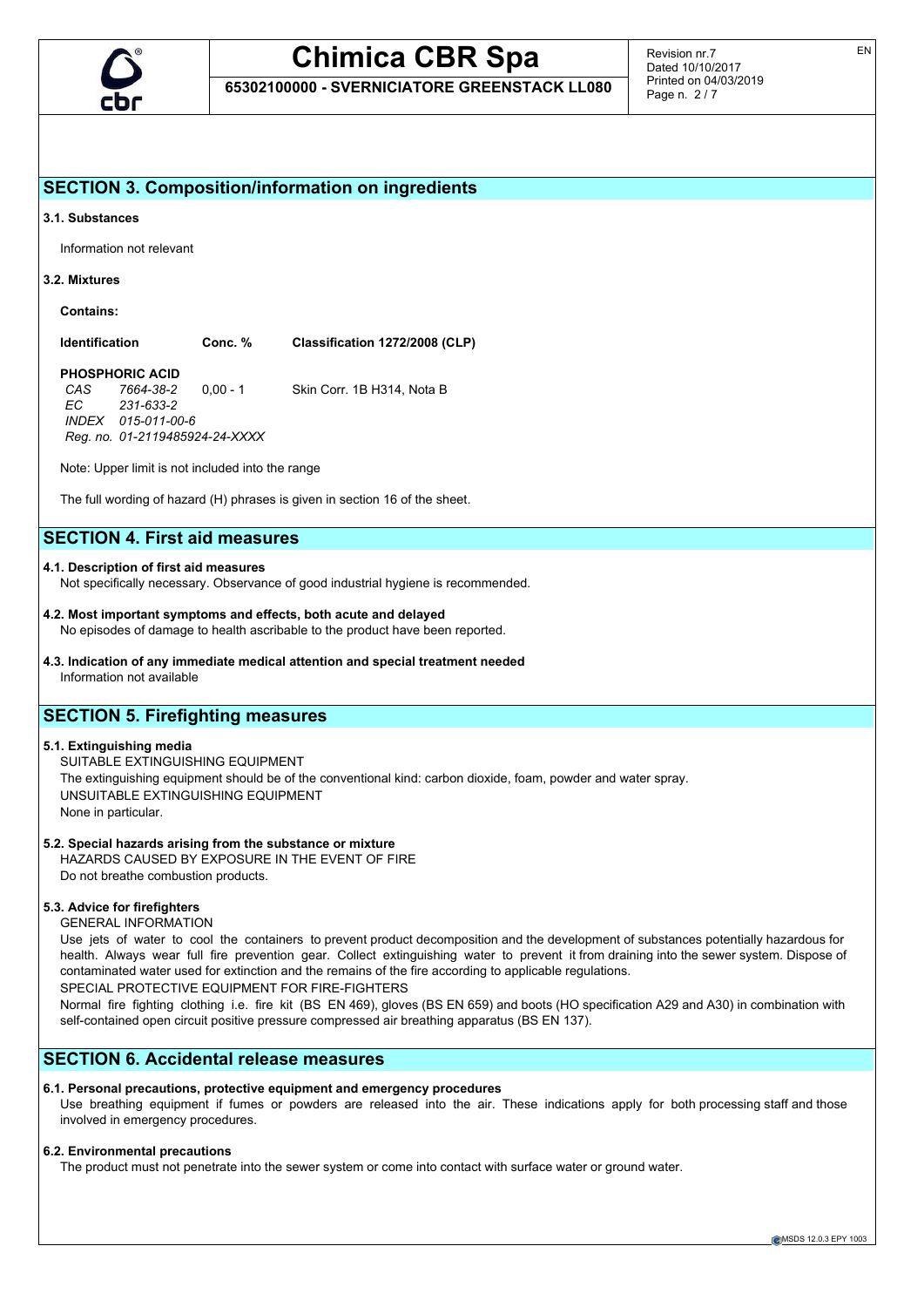

Revision nr.7 Dated 10/10/2017 Printed on 04/03/2019 Page n. 3 / 7

## **65302100000 - SVERNICIATORE GREENSTACK LL080**

### **SECTION 6. Accidental release measures** ... / >>

#### **6.3. Methods and material for containment and cleaning up**

Confine using earth or inert material. Collect as much material as possible and eliminate the rest using jets of water. Contaminated material should be disposed of in compliance with the provisions set forth in point 13.

#### **6.4. Reference to other sections**

Any information on personal protection and disposal is given in sections 8 and 13.

## **SECTION 7. Handling and storage**

#### **7.1. Precautions for safe handling**

Before handling the product, consult all the other sections of this material safety data sheet. Avoid leakage of the product into the environment. Do not eat, drink or smoke during use.

#### **7.2. Conditions for safe storage, including any incompatibilities**

Keep the product in clearly labelled containers. Keep containers away from any incompatible materials, see section 10 for details.

#### **7.3. Specific end use(s)**

Information not available

## **SECTION 8. Exposure controls/personal protection**

#### **8.1. Control parameters**

Regulatory References:

| <b>DEU</b> | Deutschland      | MAK-und BAT-Werte-Liste 2012                                                   |
|------------|------------------|--------------------------------------------------------------------------------|
| <b>ESP</b> | España           | INSHT - Límites de exposición profesional para agentes químicos en España 2015 |
| <b>FRA</b> | France           | JORF n°0109 du 10 mai 2012 page 8773 texte n° 102                              |
| <b>GBR</b> |                  |                                                                                |
| <b>GRC</b> | Ελλάδα           | ΕΦΗΜΕΡΙΣ ΤΗΣ ΚΥΒΕΡΝΗΣΕΩΣ -ΤΕΥΧΟΣ ΠΡΩΤΟ Αρ. Φύλλου 19 - 9 Φεβρουαρίου 2012      |
| <b>HRV</b> | <b>Hrvatska</b>  | NN13/09 - Ministarstvo gospodarstva, rada i poduzetništva                      |
| <b>ITA</b> | Italia           | Decreto Legislativo 9 Aprile 2008, n.81                                        |
| POL        | Polska           | ROZPORZĄDZENIE MINISTRA PRACY I POLITYKI SPOŁECZNEJ z dnia 16 grudnia 2011r    |
| <b>SVK</b> | Slovensko        | NARIADENIE VLÁDY Slovenskej republiky z 20. júna 2007                          |
| <b>TUR</b> | Türkive          | 2000/39/EC sayılı Direktifin ekidir                                            |
|            | <b>TLV-ACGIH</b> | ACGIH 2016                                                                     |
|            |                  |                                                                                |

#### **PHOSPHORIC ACID**

| <b>Threshold Limit Value</b> |            |        |     |               |     |              |  |
|------------------------------|------------|--------|-----|---------------|-----|--------------|--|
| <b>Type</b>                  | Country    | TWA/8h |     | STEL/15min    |     |              |  |
|                              |            | mg/m3  | ppm | mg/m3         | ppm |              |  |
| <b>TLV-ACGIH</b>             |            |        |     | 3             |     |              |  |
| <b>AGW</b>                   | <b>DEU</b> | 2      |     | 4             |     | <b>INHAL</b> |  |
| <b>MAK</b>                   | <b>DEU</b> | 2      |     | 4             |     | <b>INHAL</b> |  |
| <b>VLA</b>                   | <b>ESP</b> |        |     | ົ             |     |              |  |
| <b>VLEP</b>                  | <b>FRA</b> | 1      | 0,2 | 2             | 0,5 |              |  |
| WEL                          | <b>GBR</b> |        |     | 2             |     |              |  |
| <b>TLV</b>                   | <b>GRC</b> |        |     | 3             |     |              |  |
| <b>GVI</b>                   | <b>HRV</b> |        |     | ົ             |     |              |  |
| <b>VLEP</b>                  | <b>ITA</b> |        |     | ົ             |     |              |  |
| <b>NDS</b>                   | <b>POL</b> |        |     | 2             |     |              |  |
| <b>NPHV</b>                  | <b>SVK</b> |        |     | $\mathcal{P}$ |     |              |  |
| <b>ESD</b>                   | <b>TUR</b> |        |     | 2             |     |              |  |

Legend:

(C) = CEILING ; INHAL = Inhalable Fraction ; RESP = Respirable Fraction ; THORA = Thoracic Fraction.

#### **8.2. Exposure controls**

Comply with the safety measures usually applied when handling chemical substances. HAND PROTECTION None required. SKIN PROTECTION None required. EYE PROTECTION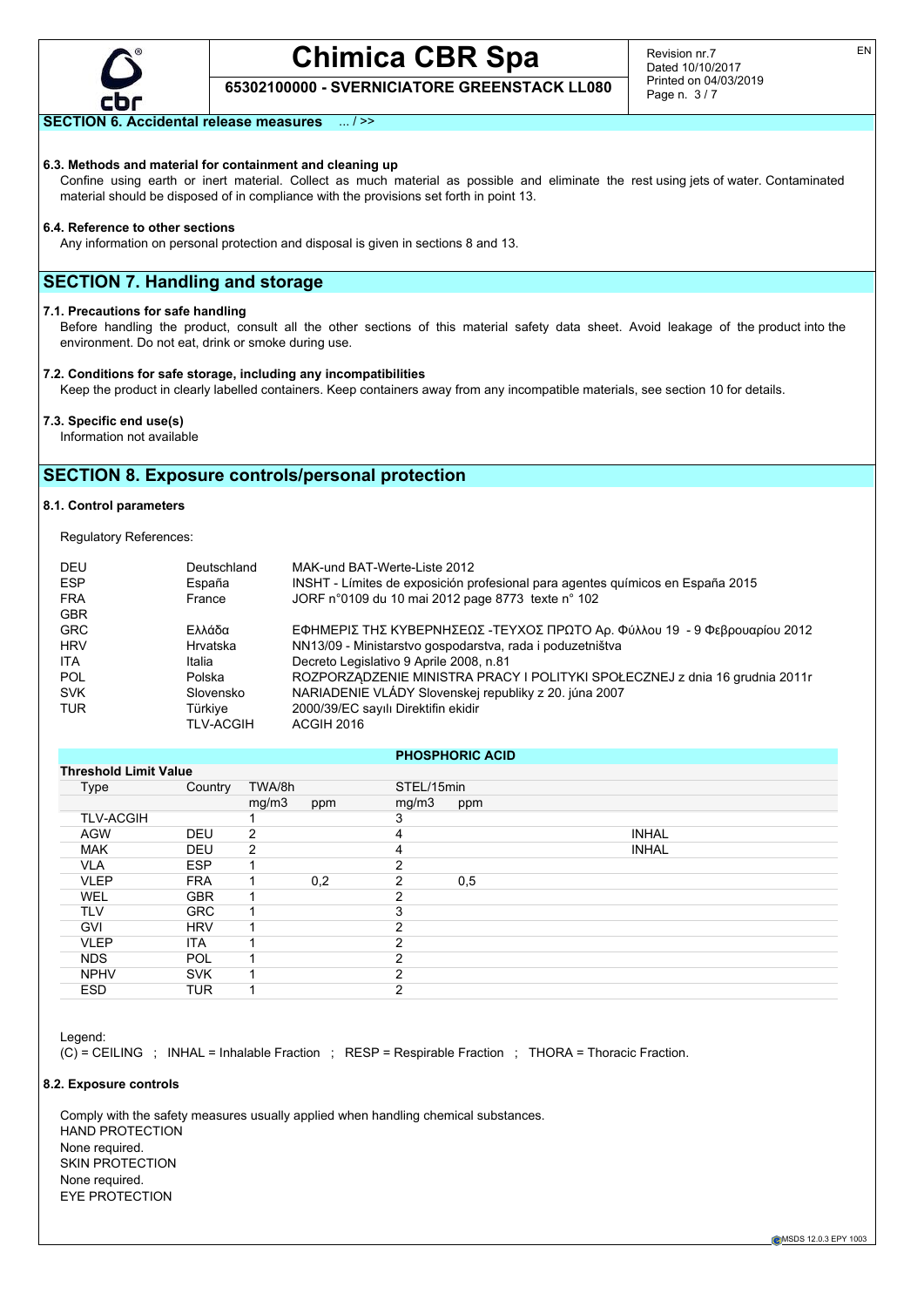

**65302100000 - SVERNICIATORE GREENSTACK LL080**

Revision nr.7 Dated 10/10/2017 Printed on 04/03/2019 Page n. 4 / 7

**SECTION 8. Exposure controls/personal protection** ... / >>

None required. RESPIRATORY PROTECTION None required, unless indicated otherwise in the chemical risk assessment. ENVIRONMENTAL EXPOSURE CONTROLS The emissions generated by manufacturing processes, including those generated by ventilation equipment, should be checked to ensure compliance with environmental standards.

## **SECTION 9. Physical and chemical properties**

#### **9.1. Information on basic physical and chemical properties**

| Appearance                             | liquid          |
|----------------------------------------|-----------------|
| Colour                                 | Not available   |
| Odour                                  | Not available   |
| Odour threshold                        | Not available   |
| рH                                     | Not available   |
| Melting point / freezing point         | Not available   |
| Initial boiling point                  | Not available   |
| Boiling range                          | Not available   |
| Flash point                            | °€<br>> 60      |
| <b>Evaporation Rate</b>                | Not available   |
| Flammability (solid, gas)              | Not available   |
| Lower inflammability limit             | Not available   |
| Upper inflammability limit             | Not available   |
| Lower explosive limit                  | Not available   |
| Upper explosive limit                  | Not available   |
| Vapour pressure                        | Not available   |
| Vapour density                         | Not available   |
| Relative density                       | 1,080 kg/l 25°C |
| Solubility                             | Not available   |
| Partition coefficient: n-octanol/water | Not available   |
| Auto-ignition temperature              | Not available   |
| Decomposition temperature              | Not available   |
| Viscositv                              | Not available   |
| <b>Explosive properties</b>            | Not available   |
| Oxidising properties                   | Not available   |
| 9.2. Other information                 |                 |
| Solid content                          | 80,00%          |
| VOC (Directive 2004/42/EC) :           | $0\%$           |
| VOC (volatile carbon) :                | 0%              |

## **SECTION 10. Stability and reactivity**

#### **10.1. Reactivity**

There are no particular risks of reaction with other substances in normal conditions of use. PHOSPHORIC ACID: decomposes at temperatures over 200°C/392°F.

#### **10.2. Chemical stability**

The product is stable in normal conditions of use and storage.

#### **10.3. Possibility of hazardous reactions**

No hazardous reactions are foreseeable in normal conditions of use and storage. PHOSPHORIC ACID: risk of explosion on contact with nitromethane. May react dangerously with alkalis and sodium borohydride.

#### **10.4. Conditions to avoid**

None in particular. However the usual precautions used for chemical products should be respected.

#### **10.5. Incompatible materials**

PHOSPHORIC ACID: Metals, strong alkalis, aldehydes, sulphides and peroxides.

#### **10.6. Hazardous decomposition products**

PHOSPHORIC ACID: phosphorus oxide.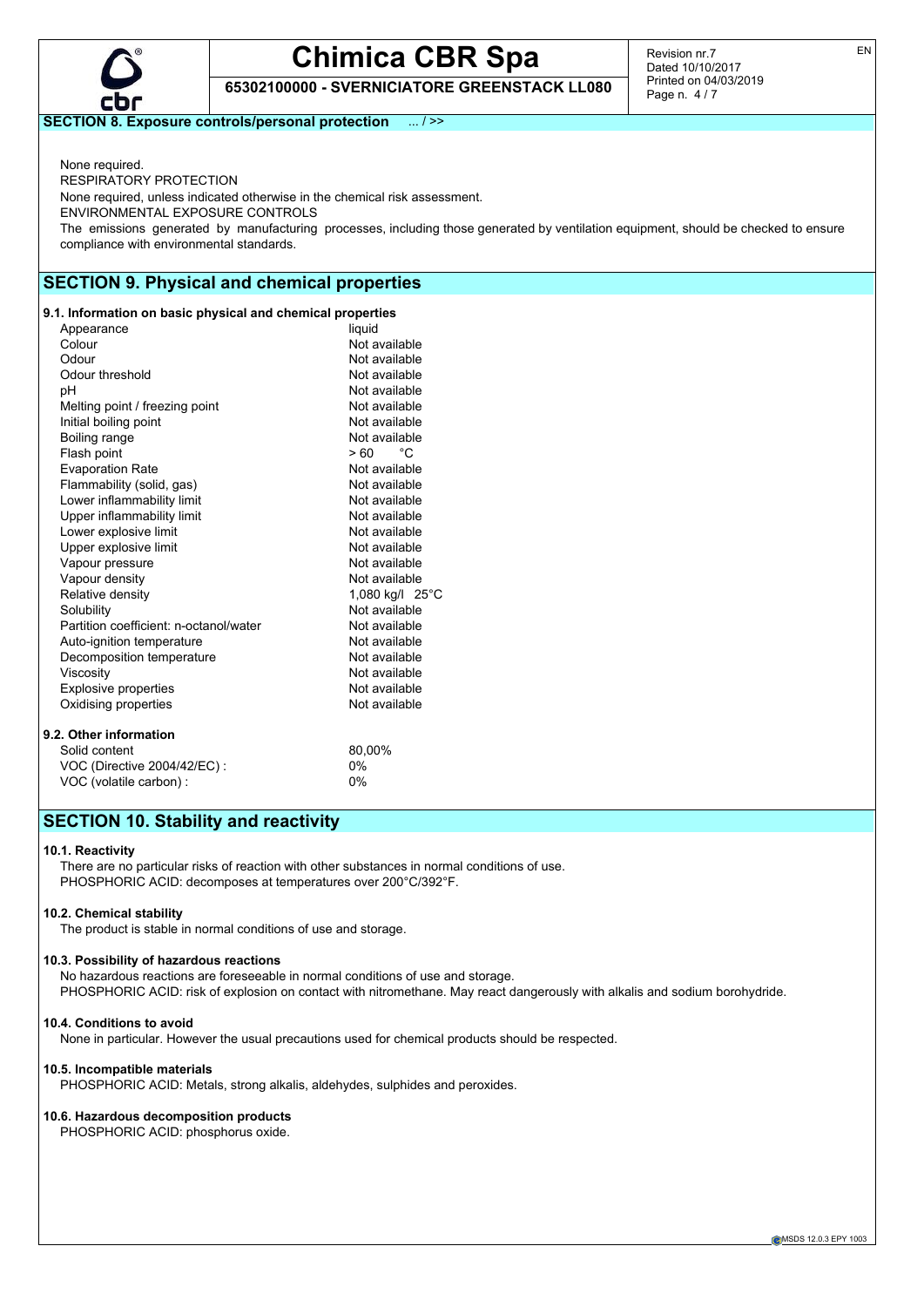

**65302100000 - SVERNICIATORE GREENSTACK LL080**

Revision nr.7 Dated 10/10/2017 Printed on 04/03/2019 Page n. 5 / 7

## **SECTION 11. Toxicological information**

#### **11.1. Information on toxicological effects**

PHOSPHORIC ACID LD50 (Oral) 1.530 mg/kg Rat<br>LD50 (Dermal) 2.740 mg/kg Rab LC50 (Inhalation)  $>0.85$  mg/l/1h Rat

2.740 mg/kg Rabbit

## **SECTION 12. Ecological information**

Use this product according to good working practices. Avoid littering. Inform the competent authorities, should the product reach waterways or contaminate soil or vegetation.

#### **12.1. Toxicity**

Information not available

#### **12.2. Persistence and degradability**

PHOSPHORIC ACID Solubility in water  $>850.000$  mg/l Degradability: information not available

#### **12.3. Bioaccumulative potential** Information not available

#### **12.4. Mobility in soil**

Information not available

#### **12.5. Results of PBT and vPvB assessment**

On the basis of available data, the product does not contain any PBT or vPvB in percentage greater than 0,1%.

#### **12.6. Other adverse effects**

Information not available

## **SECTION 13. Disposal considerations**

#### **13.1. Waste treatment methods**

Reuse, when possible. Neat product residues should be considered special non-hazardous waste. Disposal must be performed through an authorised waste management firm, in compliance with national and local regulations. CONTAMINATED PACKAGING Contaminated packaging must be recovered or disposed of in compliance with national waste management regulations.

## **SECTION 14. Transport information**

The product is not dangerous under current provisions of the Code of International Carriage of Dangerous Goods by Road (ADR) and by Rail (RID), of the International Maritime Dangerous Goods Code (IMDG), and of the International Air Transport Association (IATA) regulations.

#### **14.1. UN number**

Not applicable

#### **14.2. UN proper shipping name**

Not applicable

#### **14.3. Transport hazard class(es)**

Not applicable

#### **14.4. Packing group**

Not applicable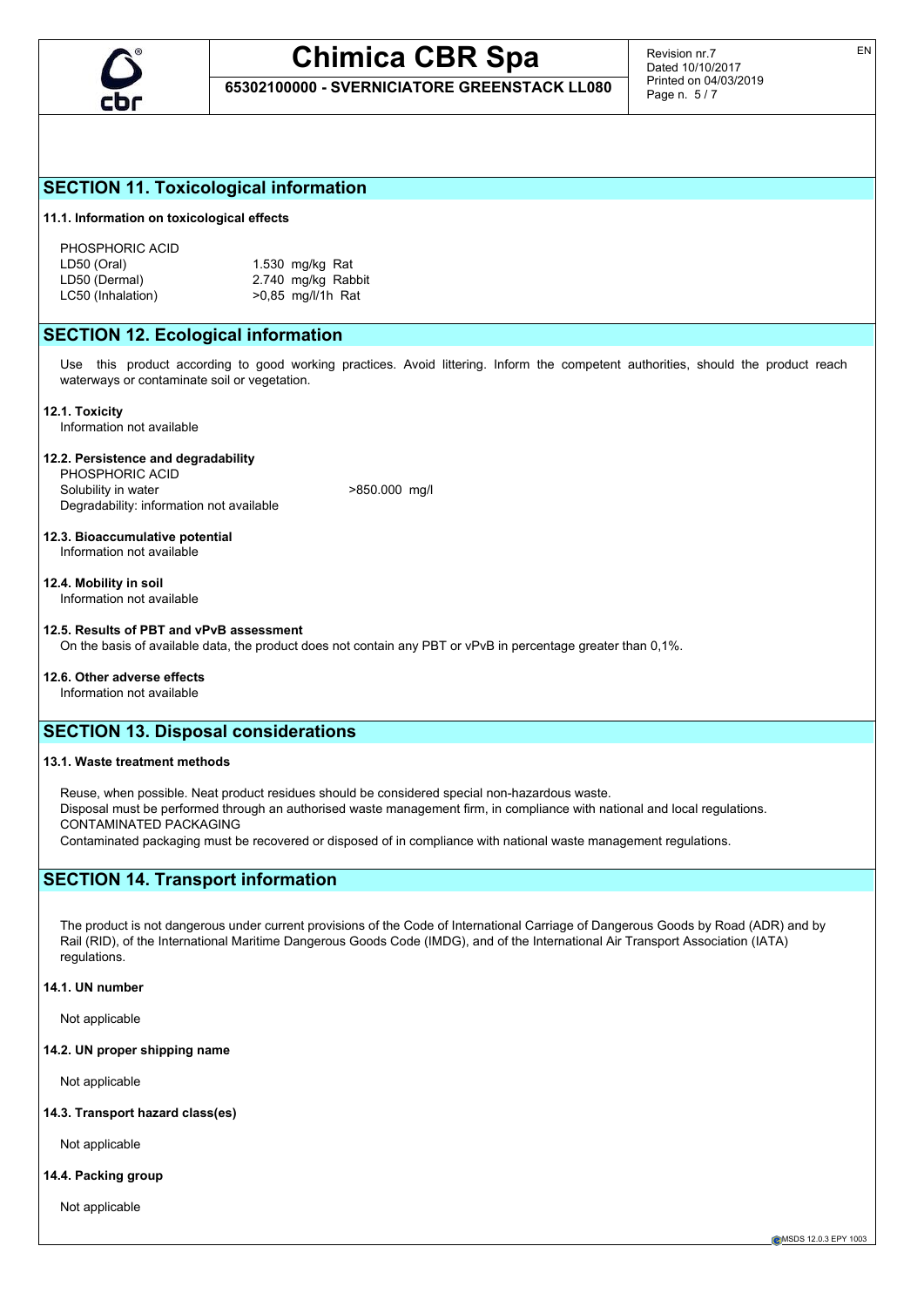

**65302100000 - SVERNICIATORE GREENSTACK LL080**

Revision nr.7 Dated 10/10/2017 Printed on 04/03/2019 Page n. 6 / 7

EN

**SECTION 14. Transport information** ... / >>

#### **14.5. Environmental hazards**

Not applicable

**14.6. Special precautions for user**

Not applicable

**14.7. Transport in bulk according to Annex II of MARPOL73/78 and the IBC Code**

Information not relevant

## **SECTION 15. Regulatory information**

**15.1. Safety, health and environmental regulations/legislation specific for the substance or mixture**

Seveso Category - Directive 2012/18/EC:

None

Restrictions relating to the product or contained substances pursuant to Annex XVII to EC Regulation 1907/2006

None

Substances in Candidate List (Art. 59 REACH)

None

Substances subject to authorisarion (Annex XIV REACH)

**None** 

Substances subject to exportation reporting pursuant to (EC) Reg. 649/2012:

None

Substances subject to the Rotterdam Convention: None

Substances subject to the Stockholm Convention:

None

Healthcare controls Information not available

VOC (Directive 2004/42/EC) : Preparatory and cleaning - preparatory products.

#### **15.2. Chemical safety assessment**

No chemical safety assessment has been processed for the mixture and the substances it contains.

## **SECTION 16. Other information**

Text of hazard (H) indications mentioned in section 2-3 of the sheet:

| Skin Corr. 1B | Skin corrosion, category 1B              |
|---------------|------------------------------------------|
| H314          | Causes severe skin burns and eye damage. |
| <b>EUH210</b> | Safety data sheet available on request.  |

LEGEND:

- ADR: European Agreement concerning the carriage of Dangerous goods by Road
- CAS NUMBER: Chemical Abstract Service Number
- CE50: Effective concentration (required to induce a 50% effect)
- CE NUMBER: Identifier in ESIS (European archive of existing substances)
- CLP: EC Regulation 1272/2008
- DNEL: Derived No Effect Level
- EmS: Emergency Schedule
- GHS: Globally Harmonized System of classification and labeling of chemicals
- IATA DGR: International Air Transport Association Dangerous Goods Regulation
- IC50: Immobilization Concentration 50%